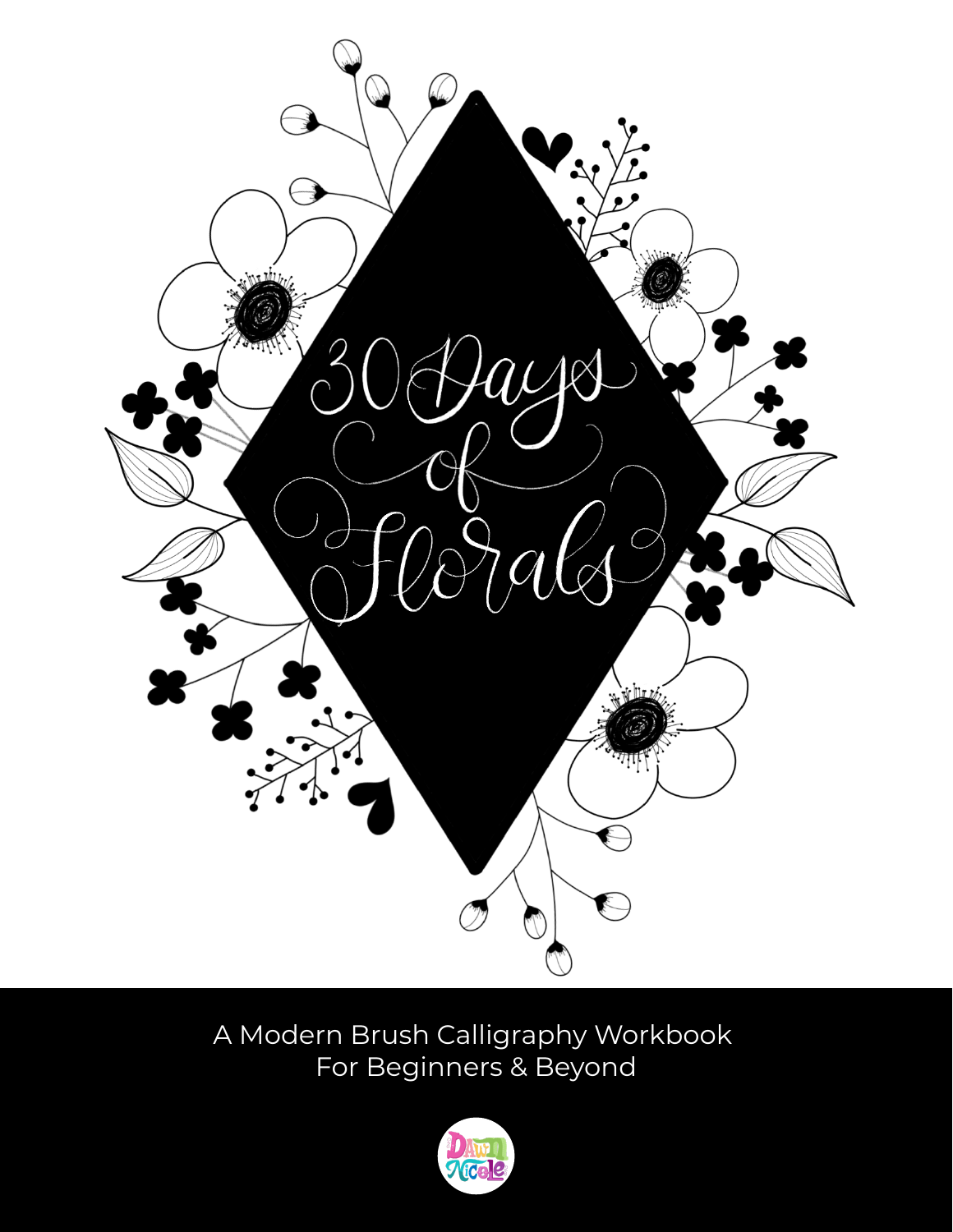### **30 Days of Florals: Day One**

Trace the guides.



Please share this eBook only by sharing the link to the original blog post on bydawnnicole.com. Font credit: Aisyah and The Beauty Blink as featured in the May-gical Bundle on The Hungry JPEG.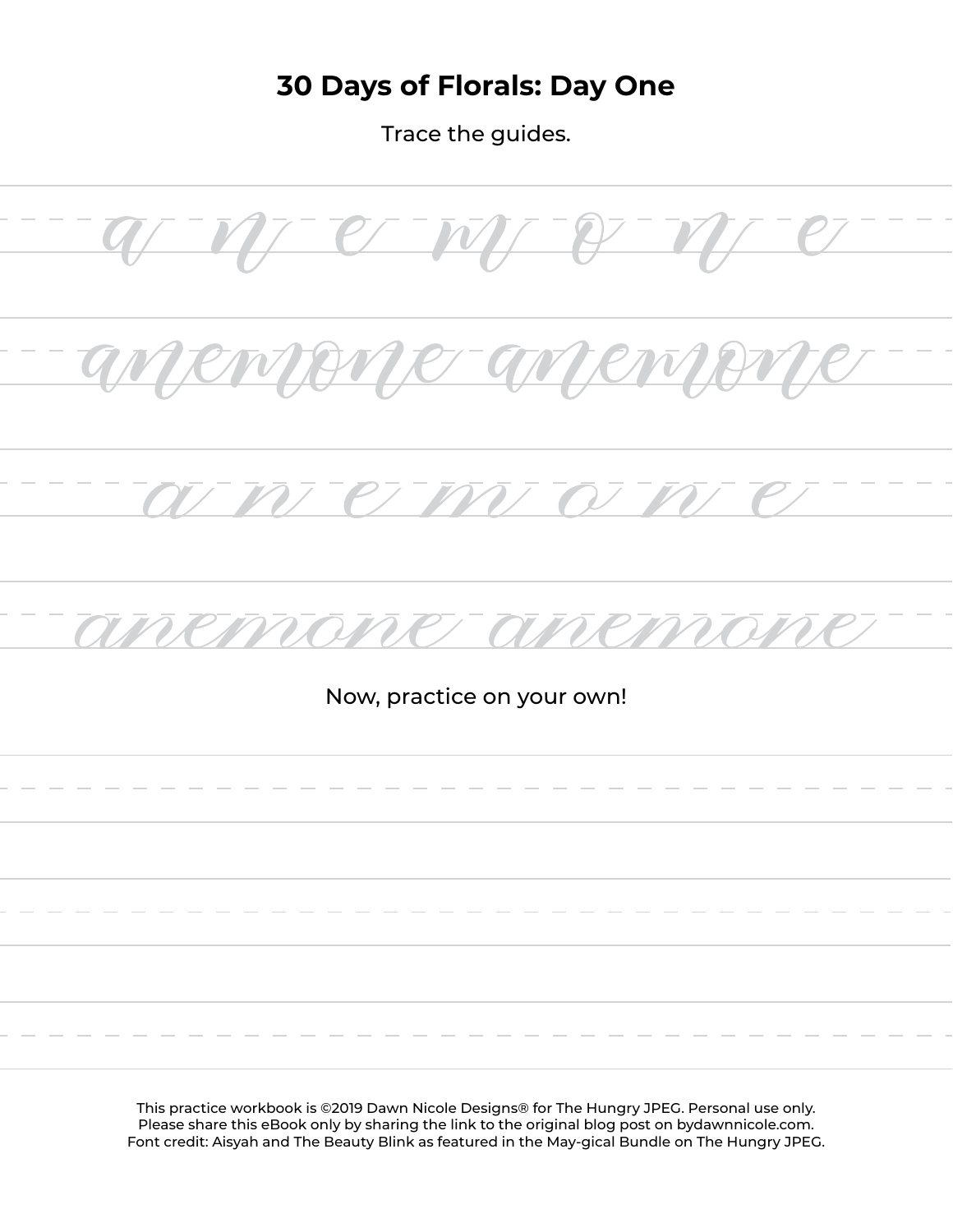## **30 Days of Florals: Day Two**

Trace the guides.



Now, practice on your own!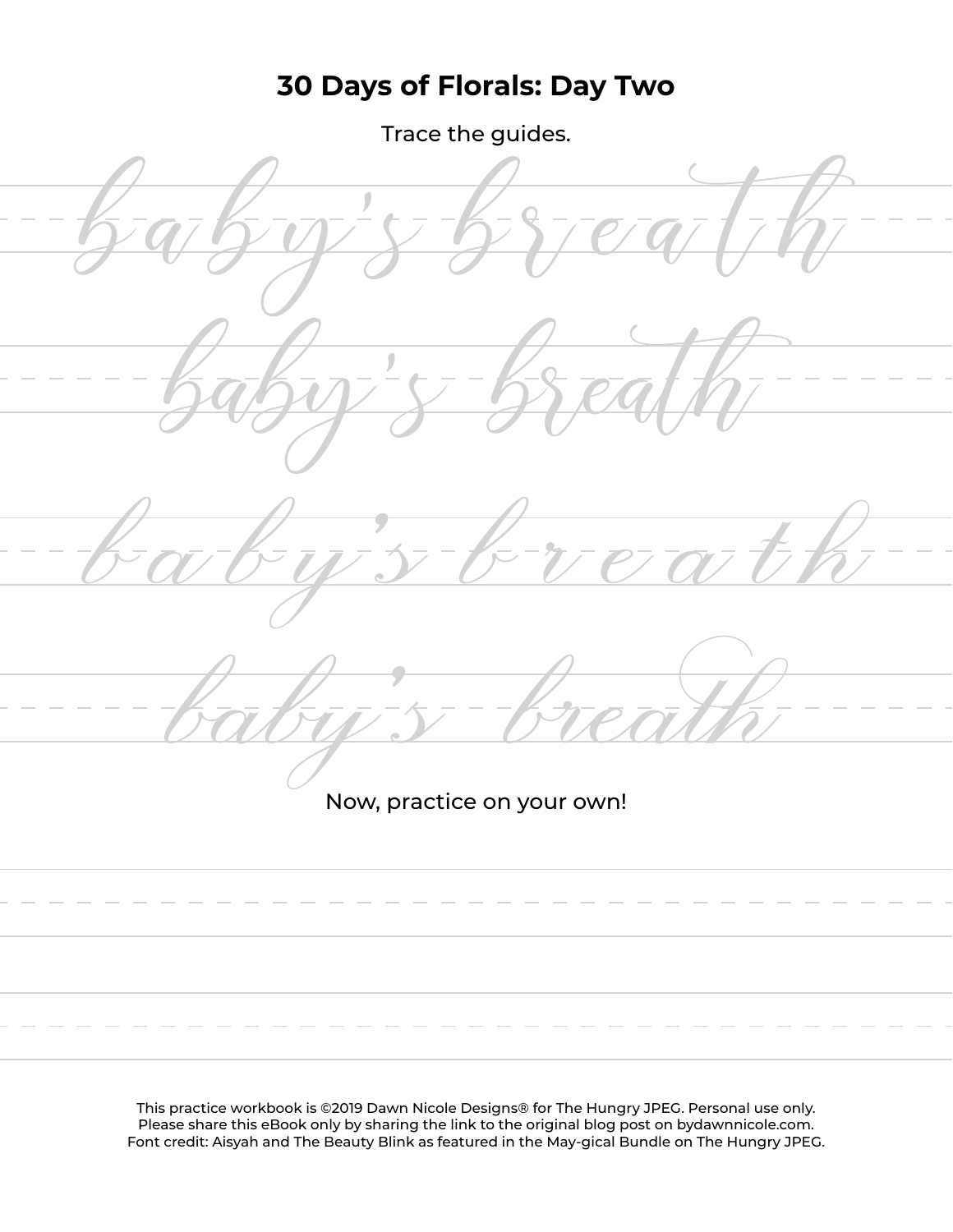## **30 Days of Florals: Day Three**

Trace the guides.

Now, practice on your own!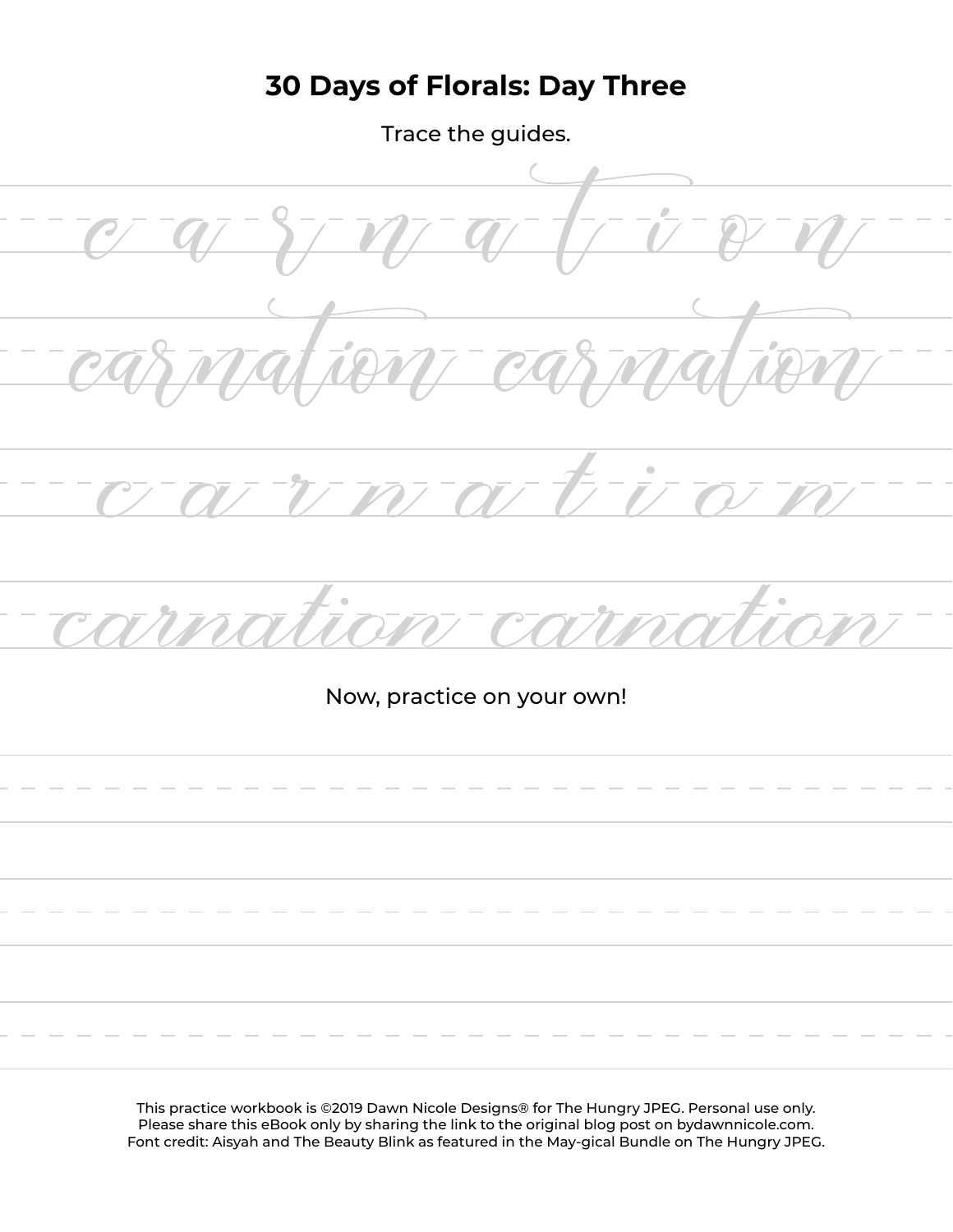### **30 Days of Florals: Day Four**

Trace the guides.



Now, practice on your own!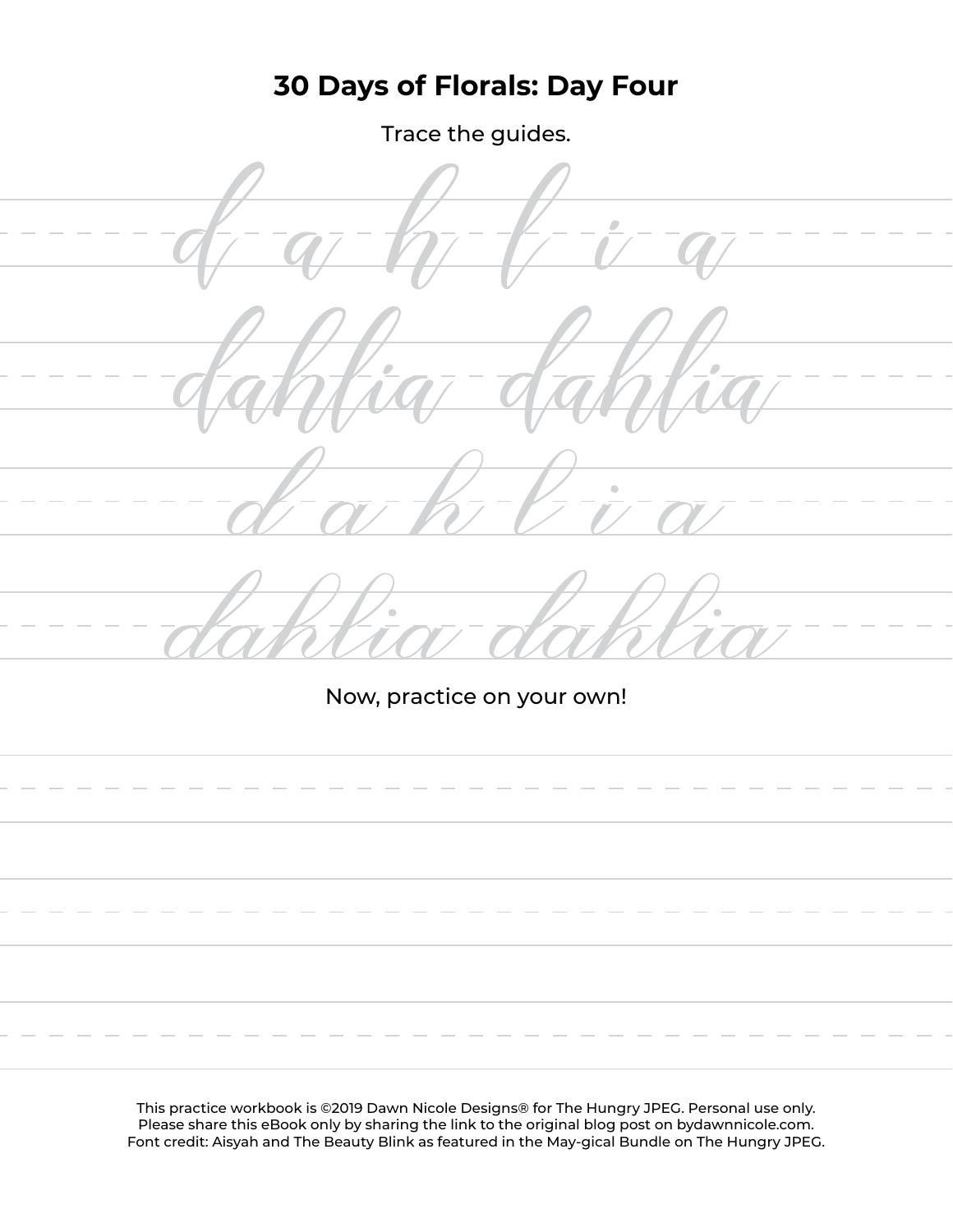# **30 Days of Florals: Day Five**

Trace the guides.

Now, practice on your own!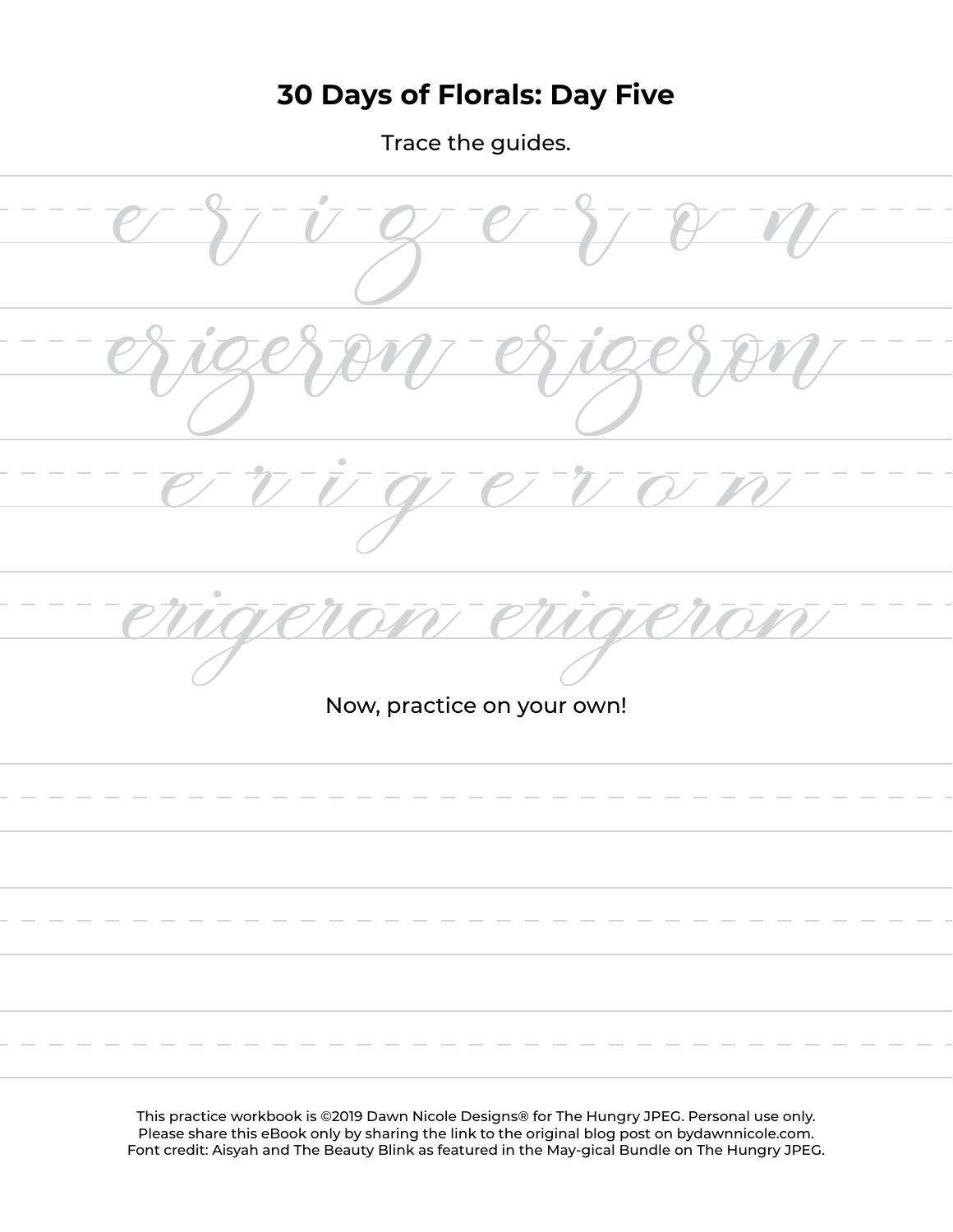# **30 Days of Florals: Day Six**

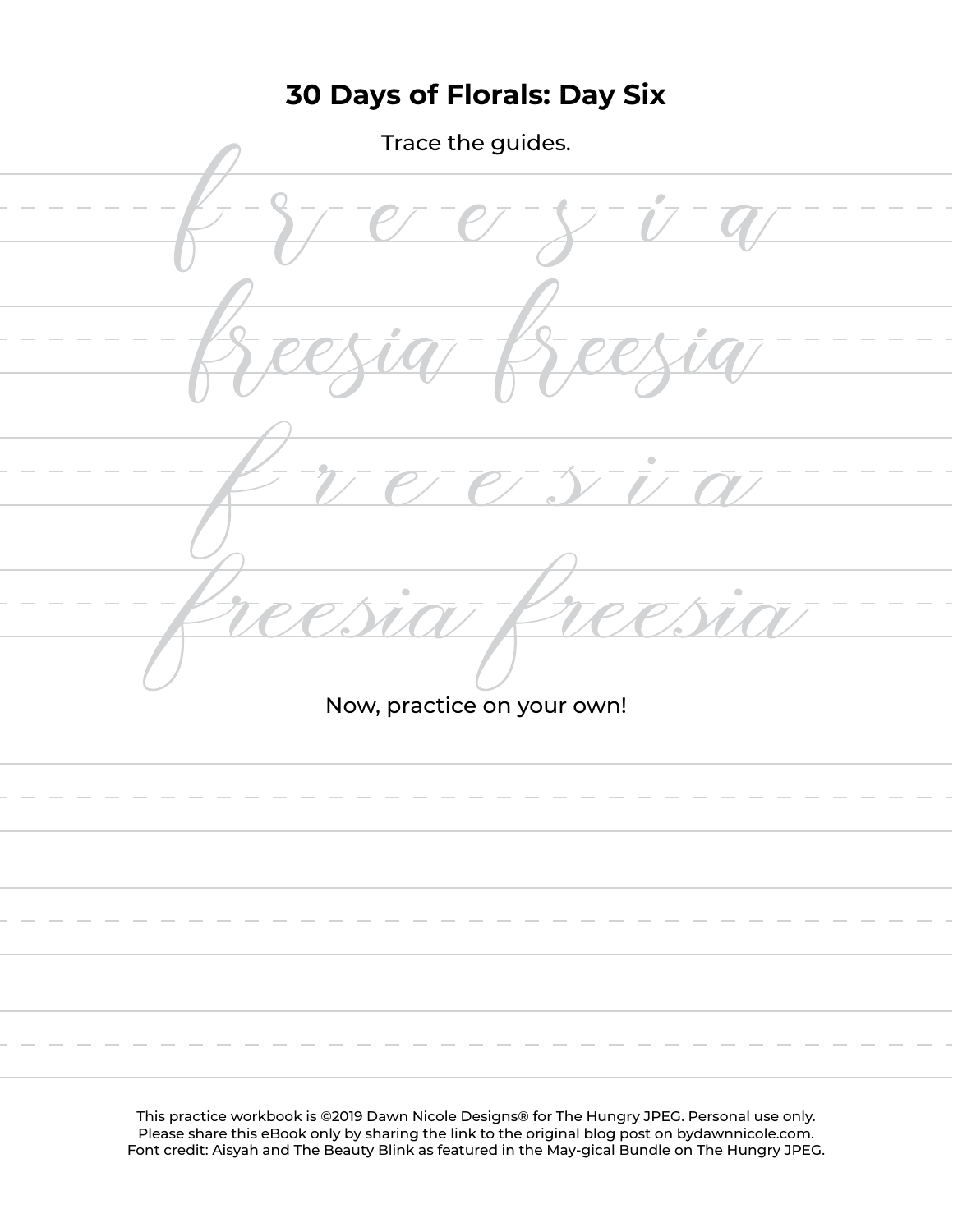### **30 Days of Florals: Day Seven**

Trace the guides.

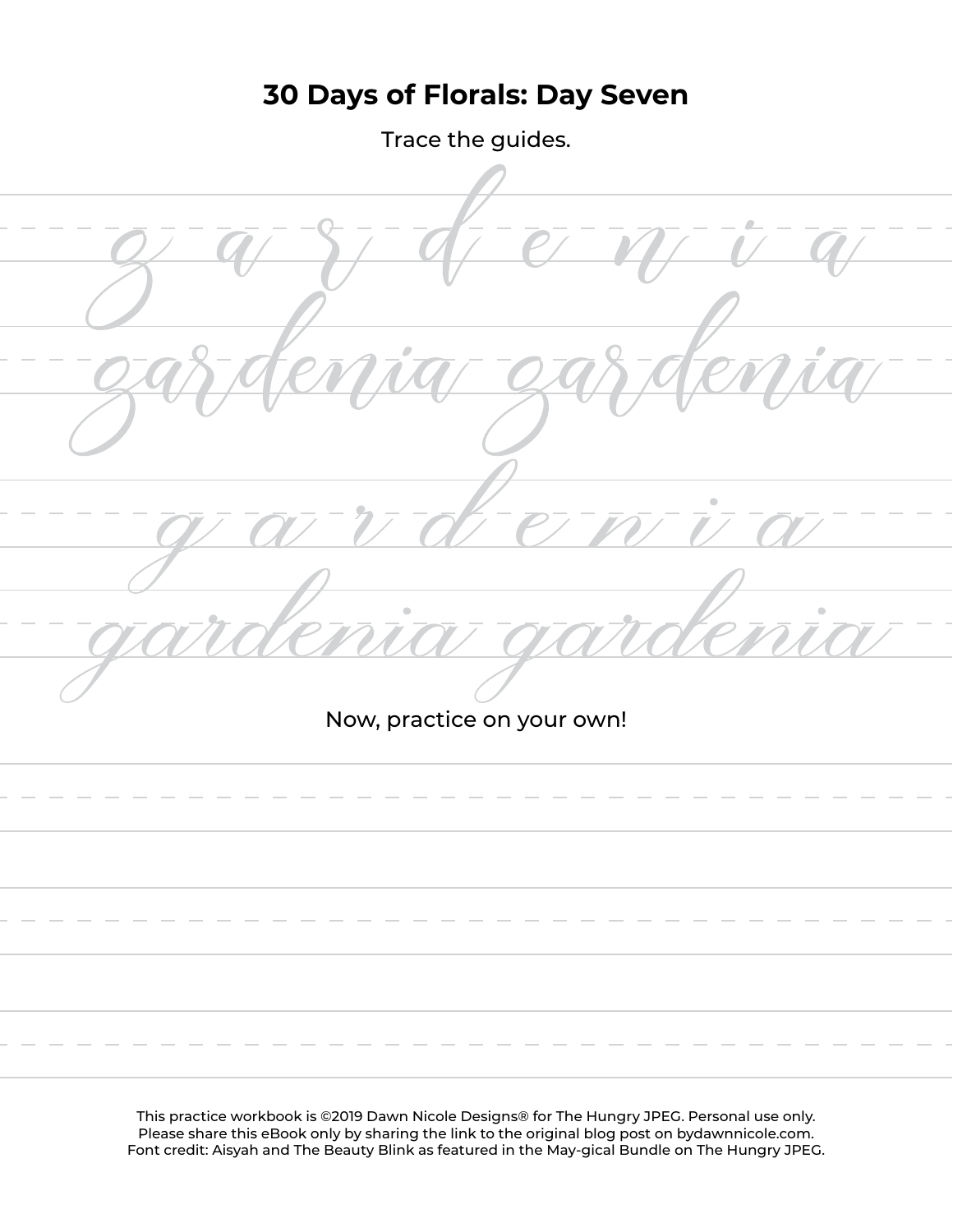# **30 Days of Florals: Day Eight**

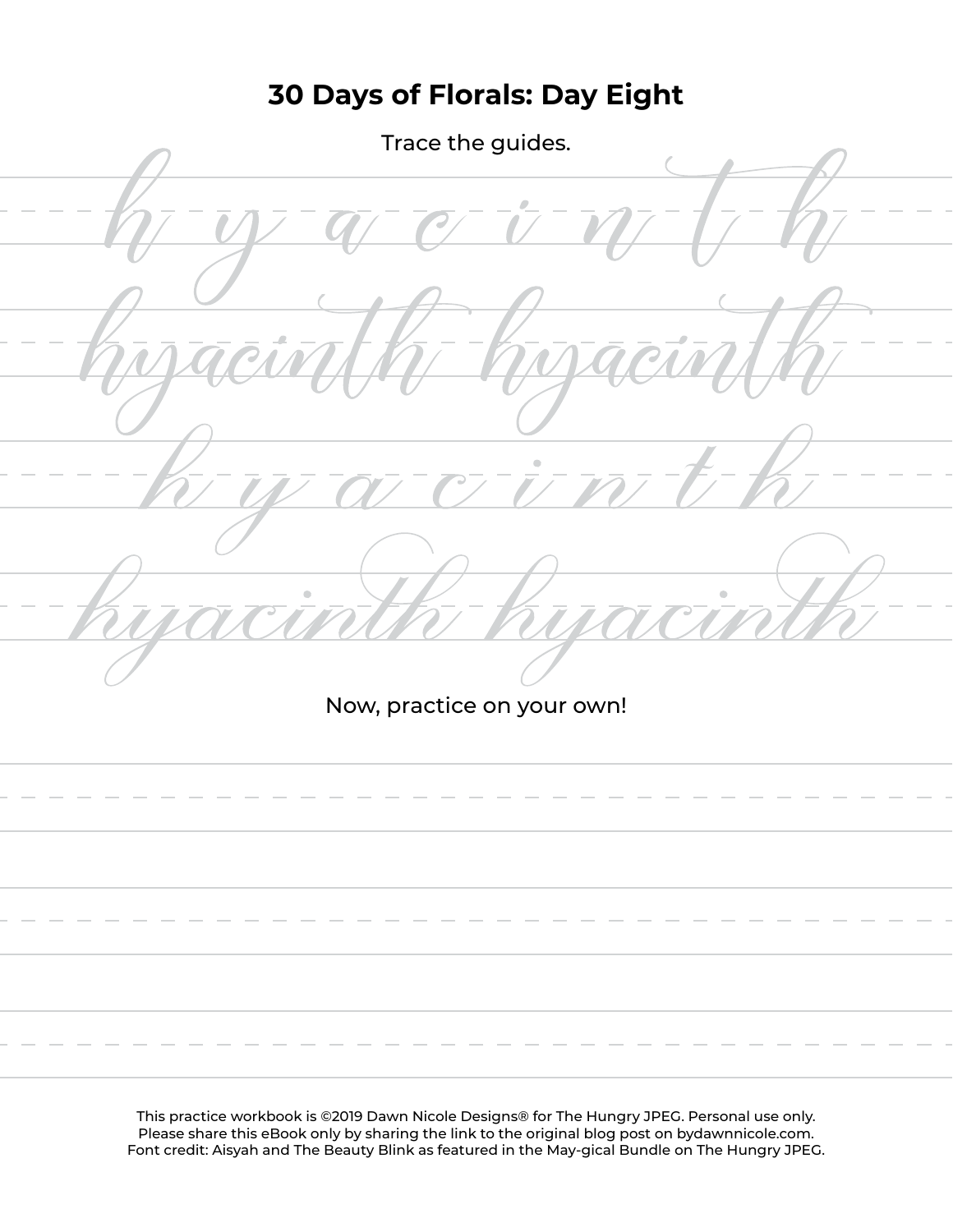## **30 Days of Florals: Day Nine**

Trace the guides.

 $\overline{\mathcal{L}}$  $-27$  $\vec{U}$ <u>inis</u> in  $-i\hbar$ inis Now, practice on your own!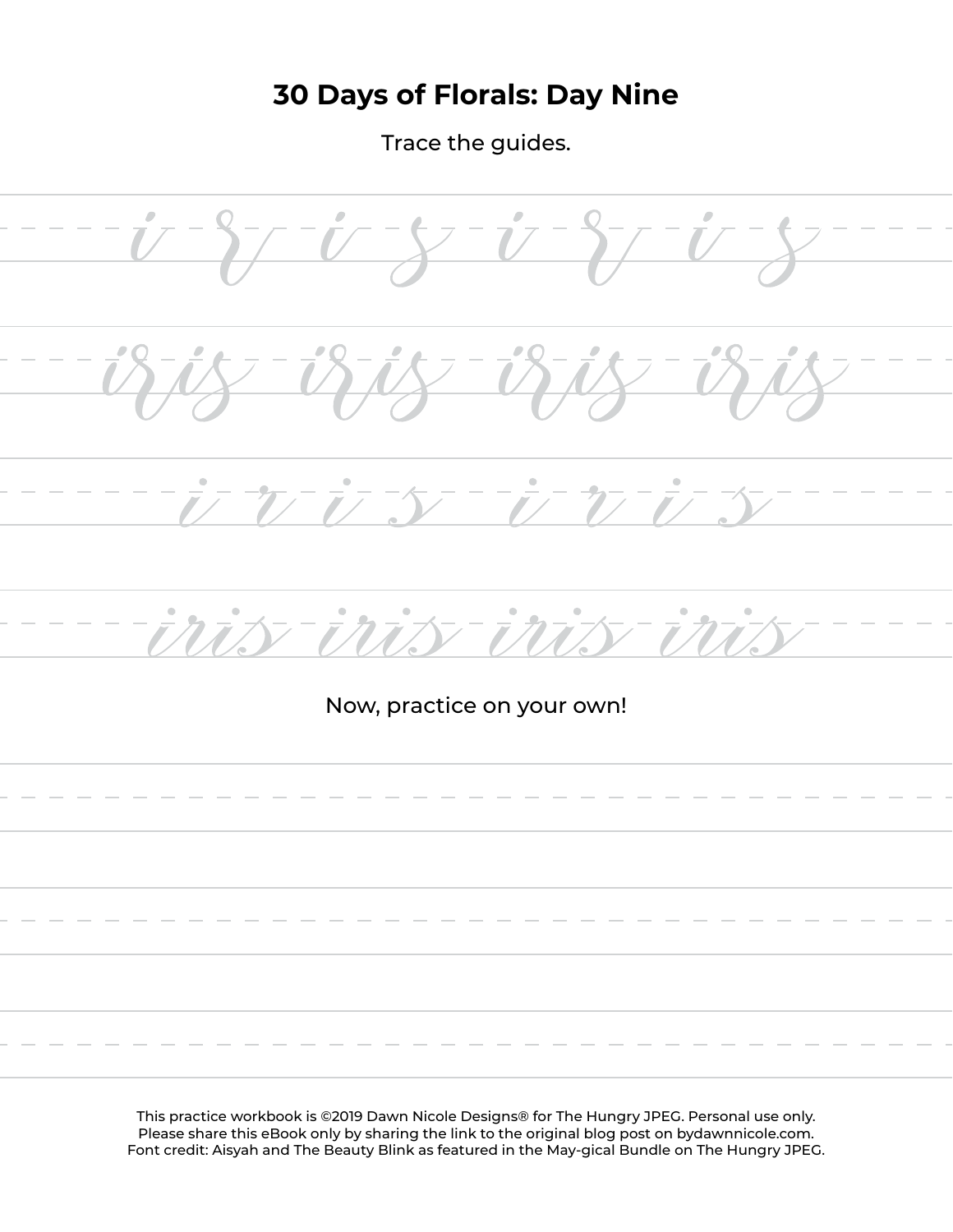#### **30 Days of Florals: Day Ten**

Trace the guides.

 $\begin{array}{c} \hline \end{array}$  $\overline{a}$ Now, practice on your own!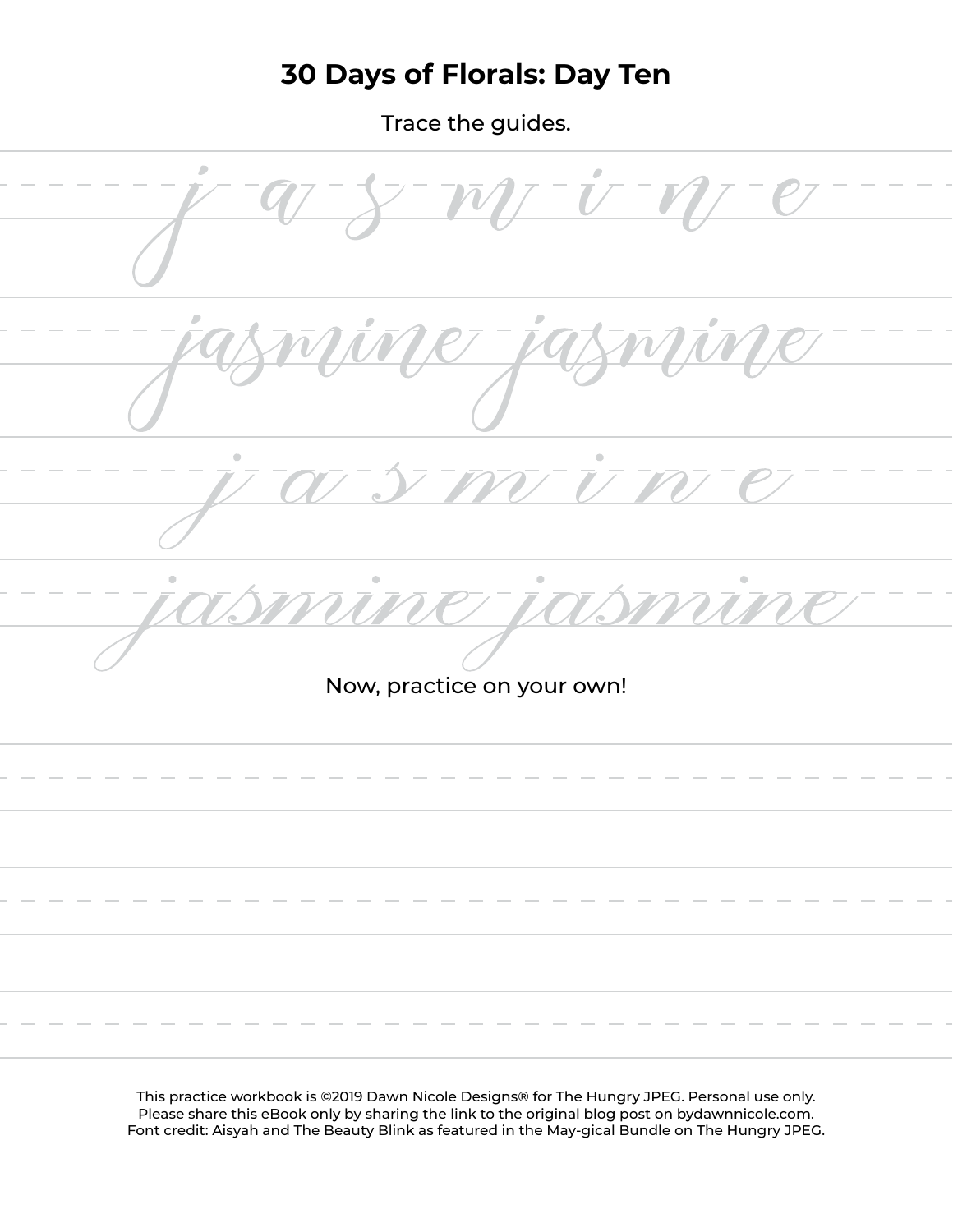#### **30 Days of Florals: Day Eleven**

Trace the guides.

Now, practice on your own!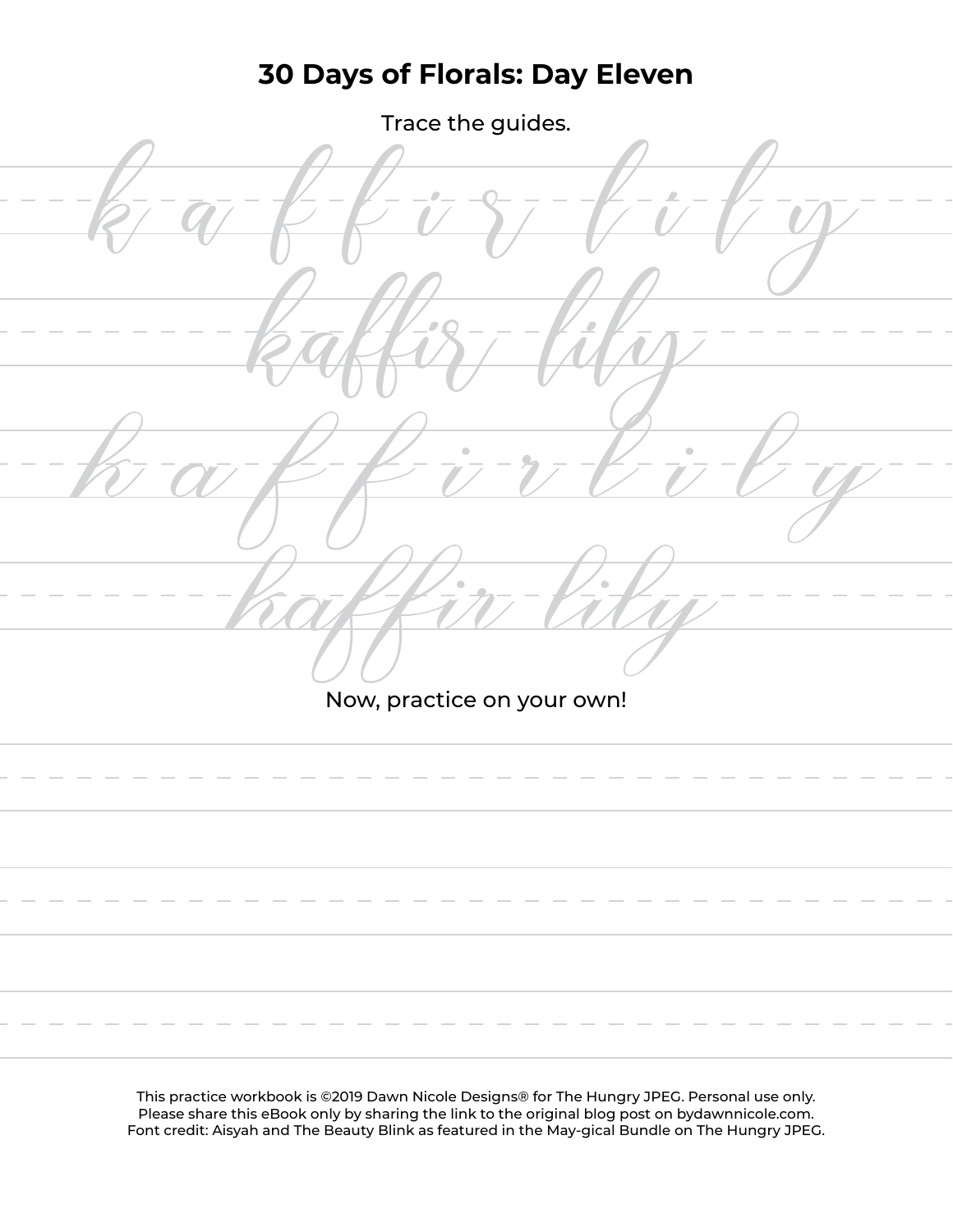#### **30 Days of Florals: Day Twelve**

Trace the guides.



Now, practice on your own!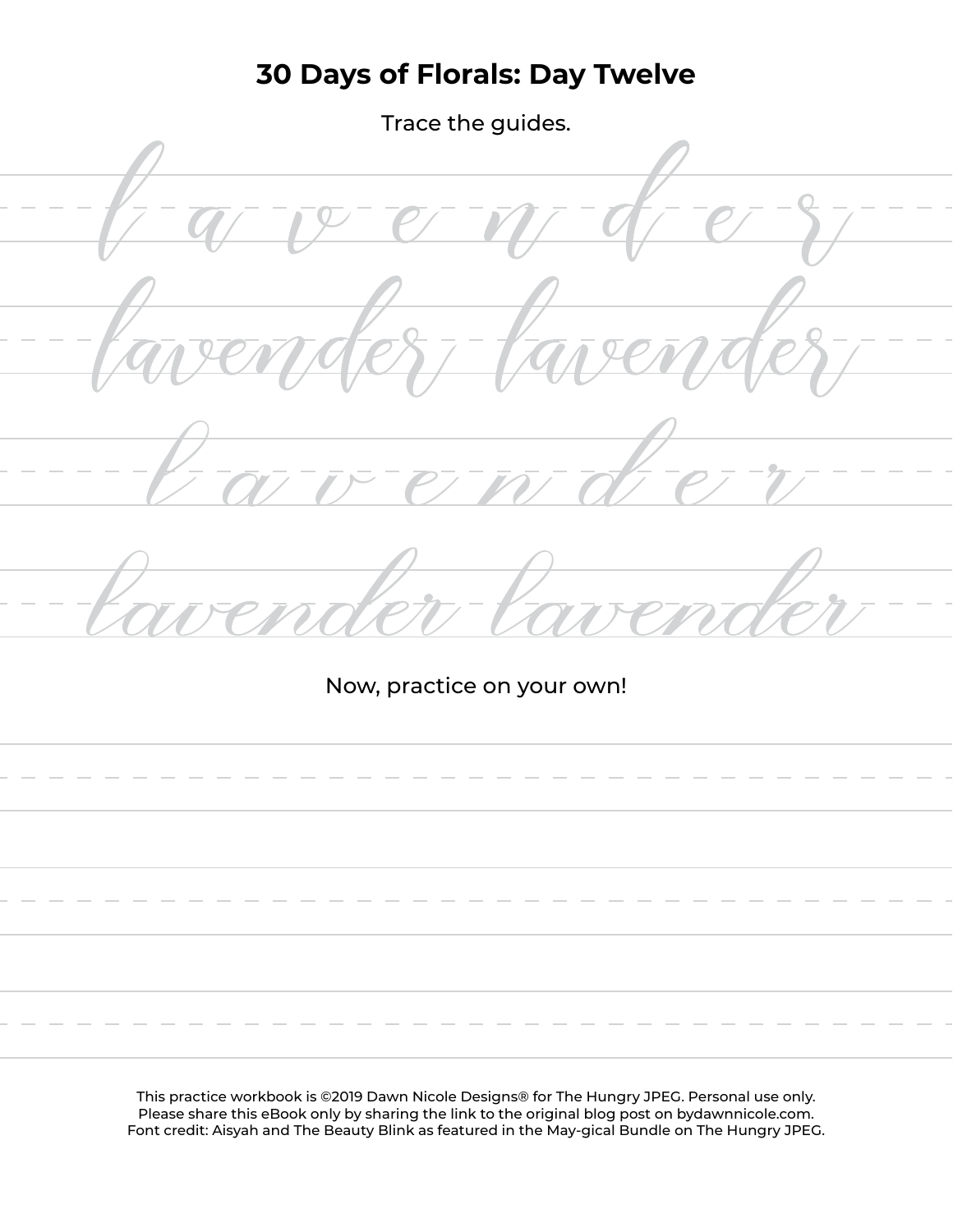#### **30 Days of Florals: Day Thirteen**

Trace the guides.

Now, practice on your own!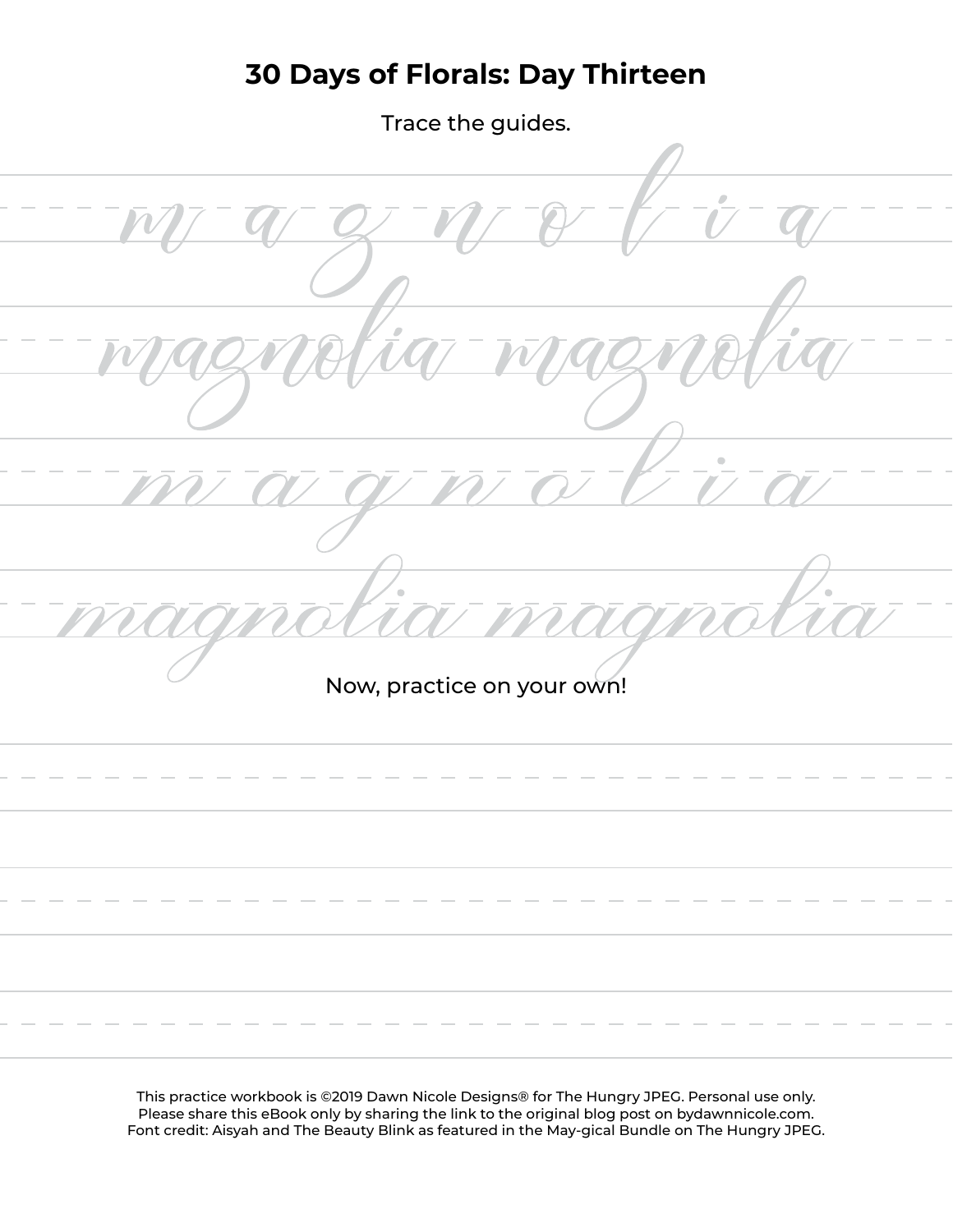#### **30 Days of Florals: Day Fourteen**

Trace the guides.

 $C$   $\overline{U}$ Now, practice on your own!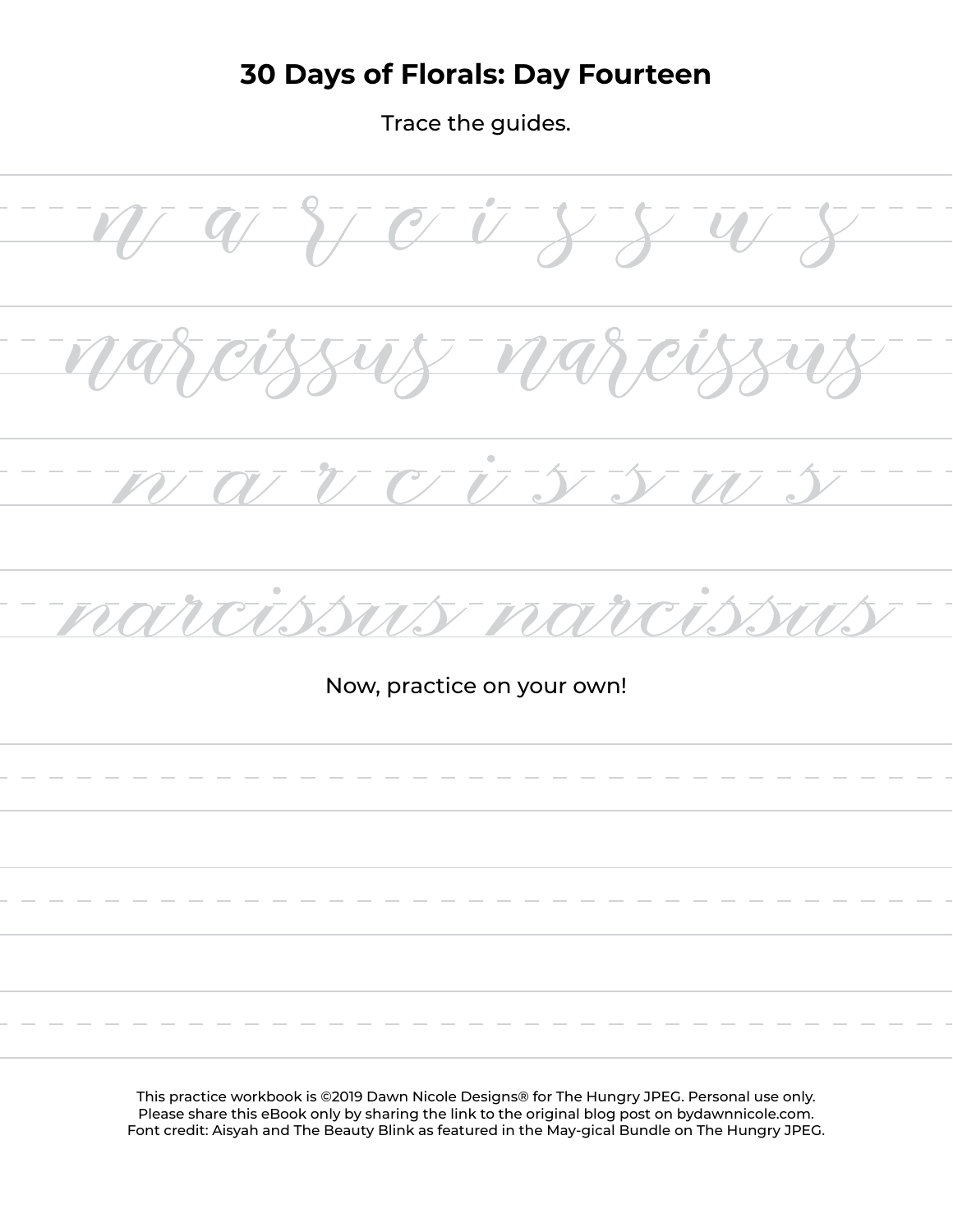### **30 Days of Florals: Day Fifteen**

Trace the guides.



Now, practice on your own!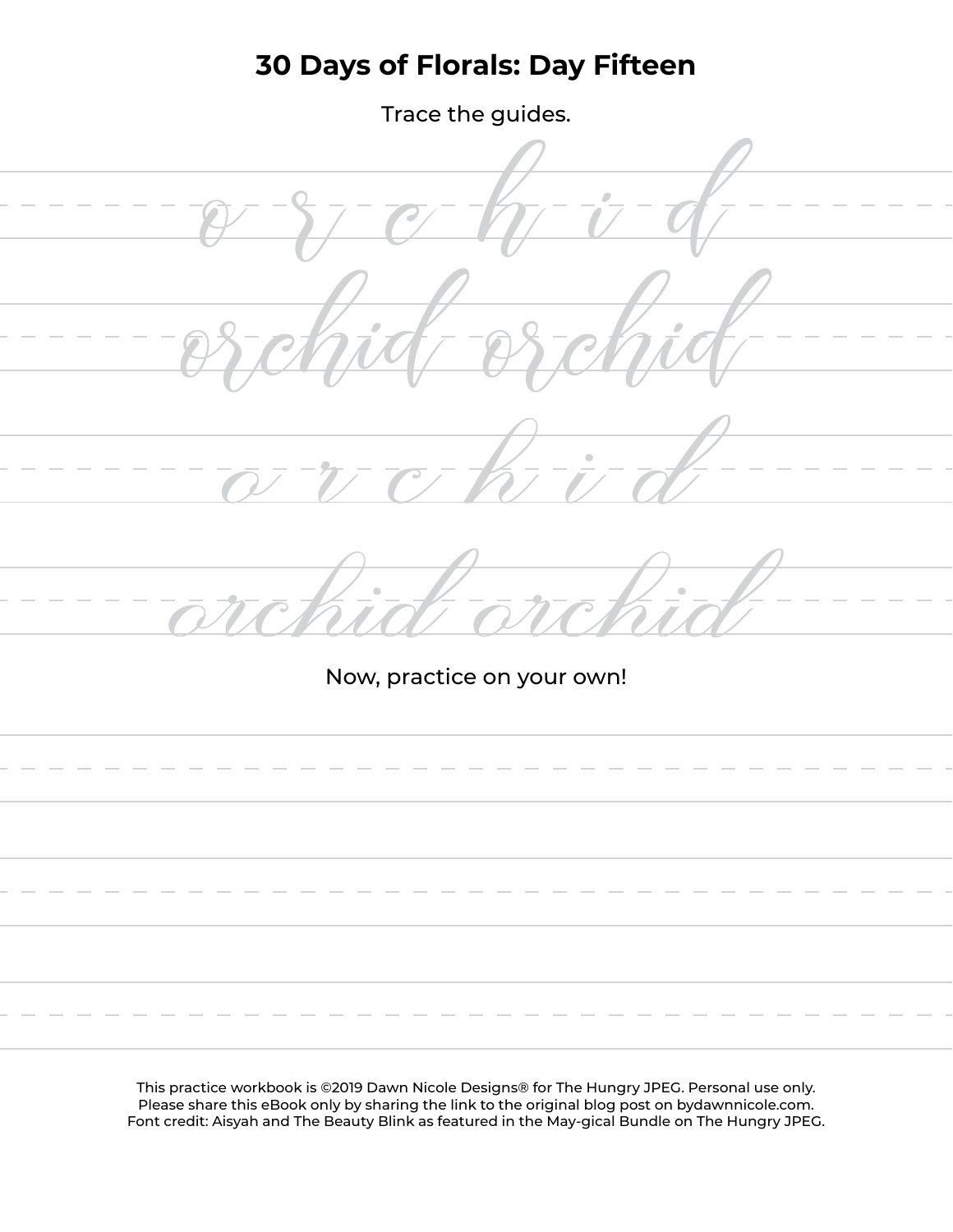### **30 Days of Florals: Day Sixteen**

Trace the guides.

Now, practice on your own!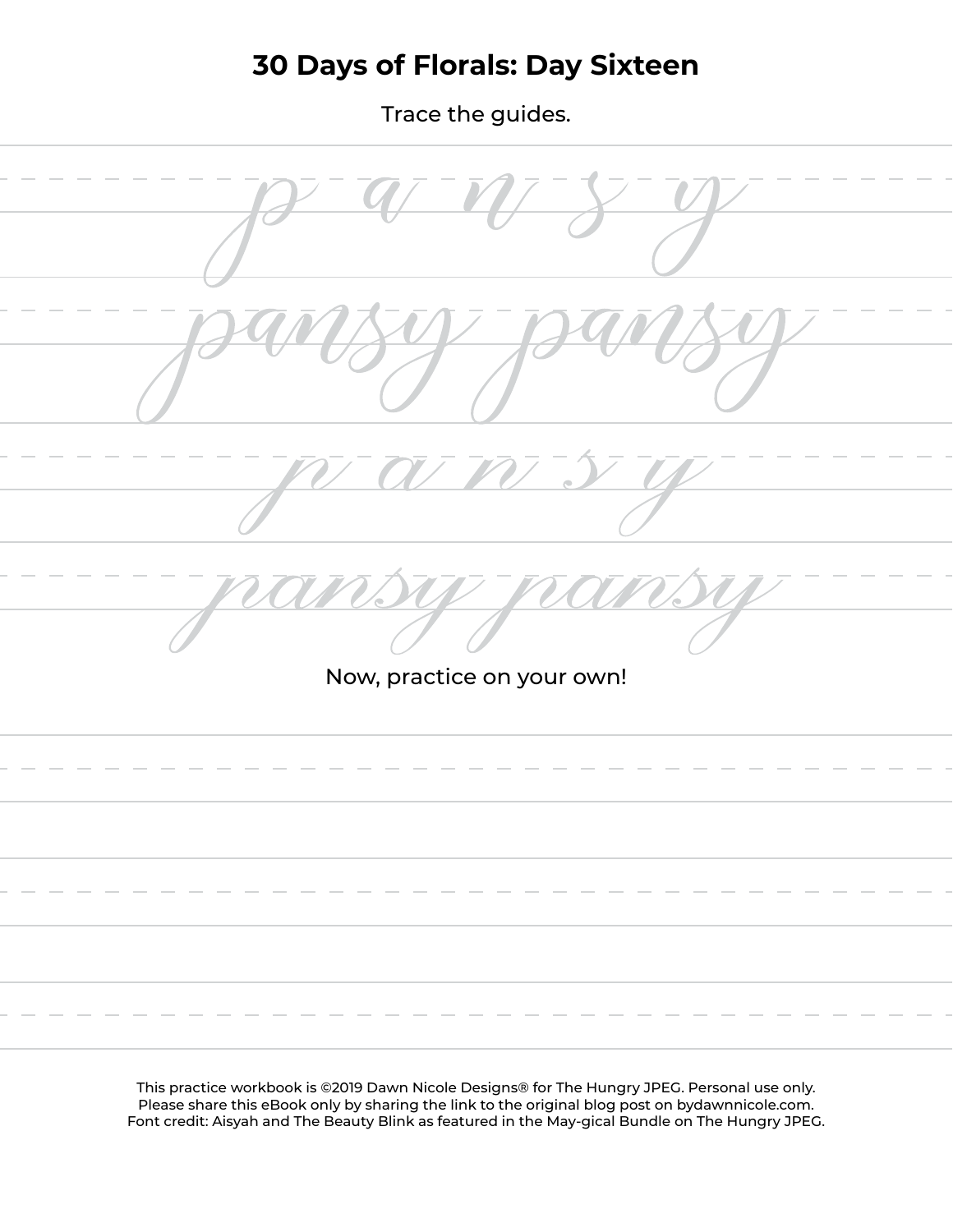### **30 Days of Florals: Day Seventeen**

Trace the guides.

 $\bullet$ 

Now, practice on your own!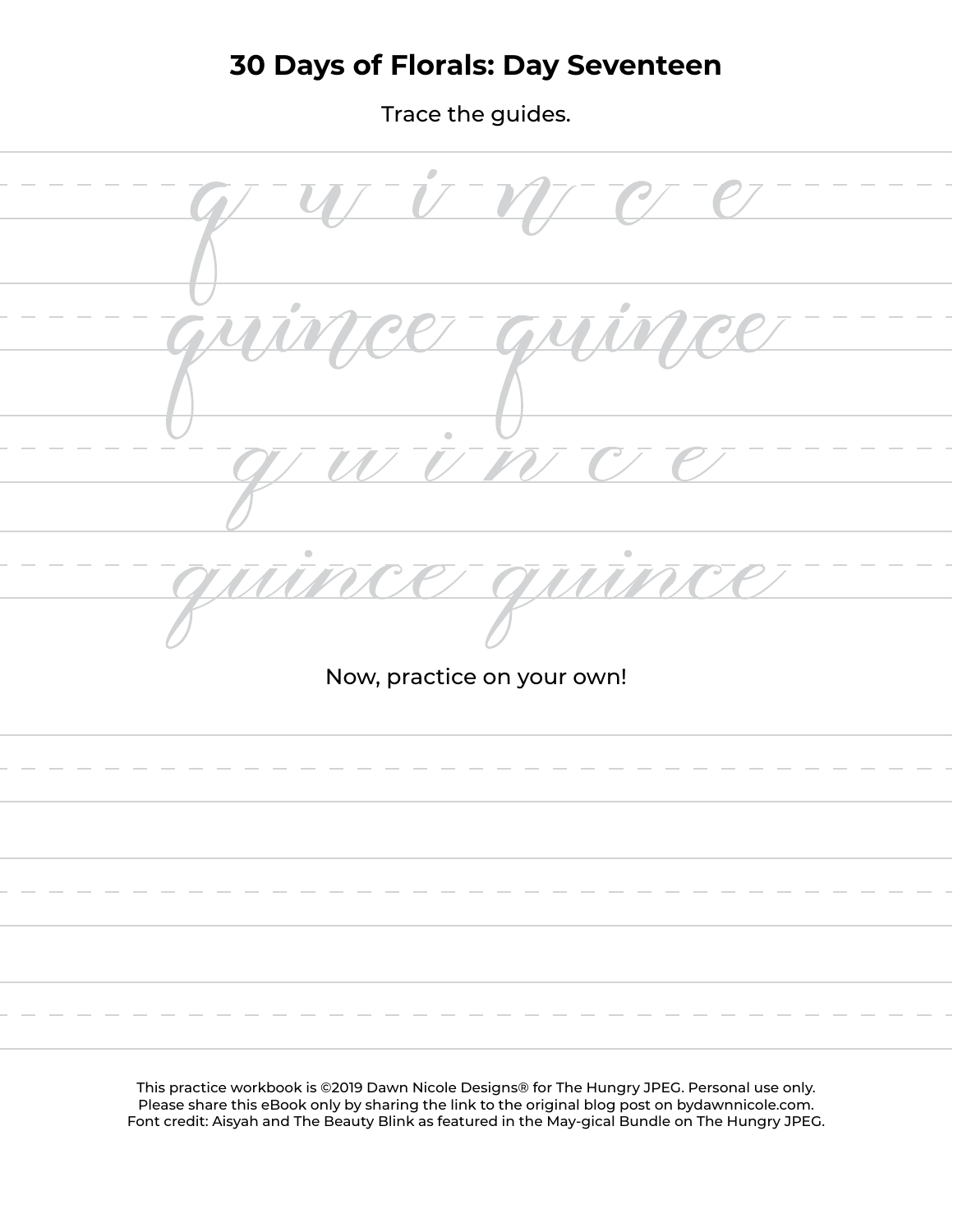# **30 Days of Florals: Day Eighteen**

Trace the guides.

 $e^-i^ P/77$ 

Now, practice on your own!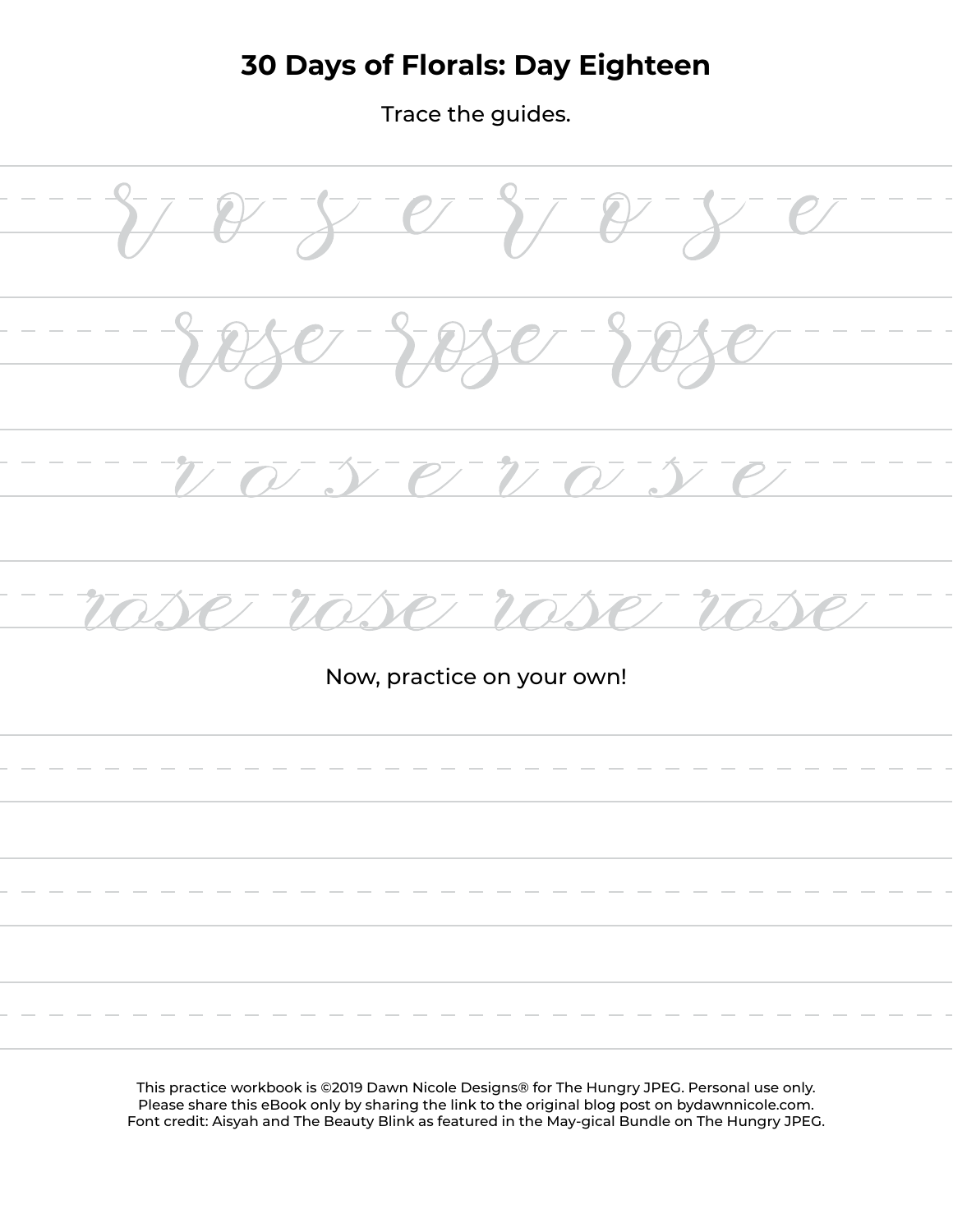### **30 Days of Florals: Day Nineteen**

Trace the guides.

Now, practice on your own!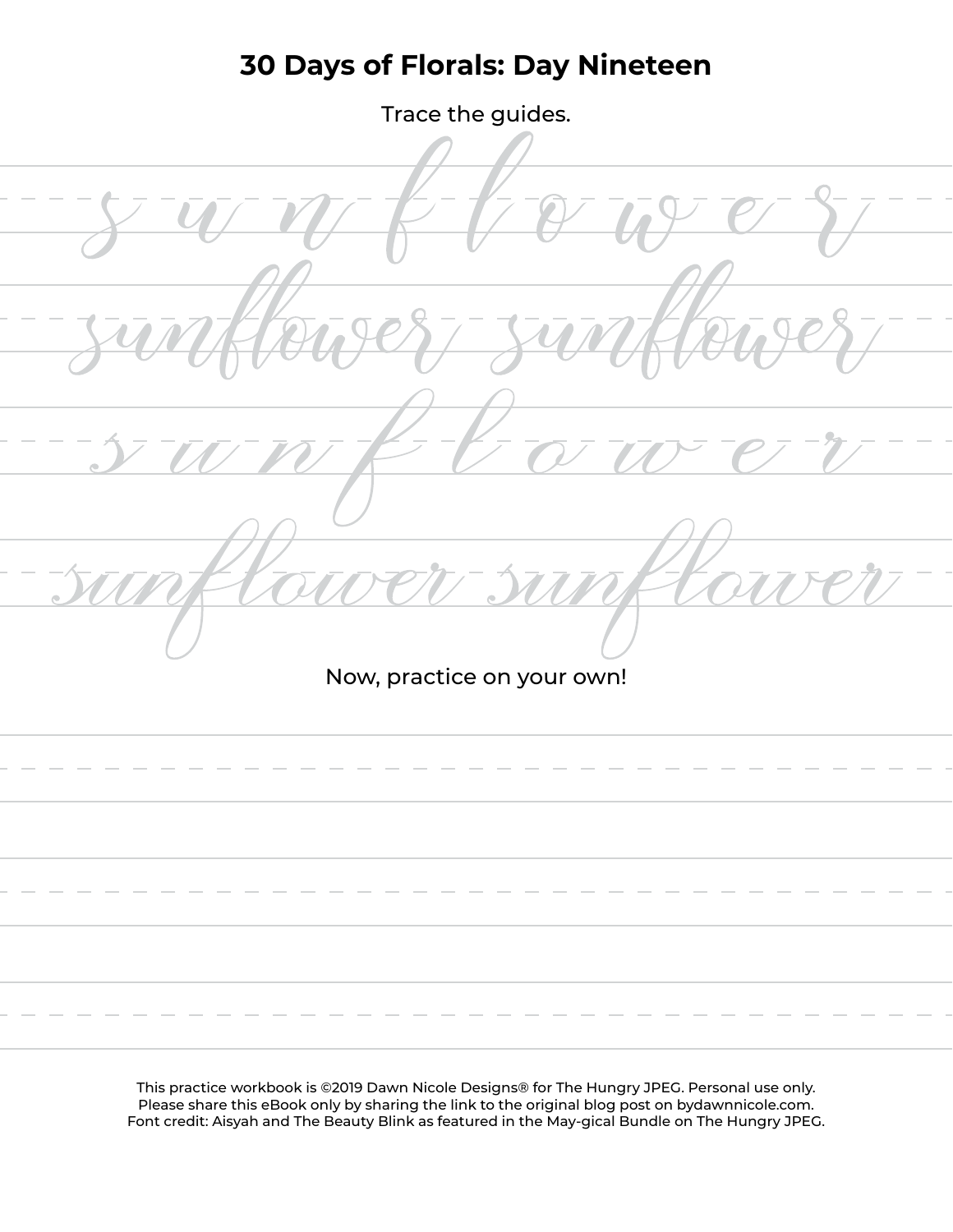#### **30 Days of Florals: Day Twenty**

| Trace the guides.          |
|----------------------------|
|                            |
|                            |
| $\color{orange}\bullet$    |
|                            |
| Now, practice on your own! |
|                            |
|                            |
|                            |
|                            |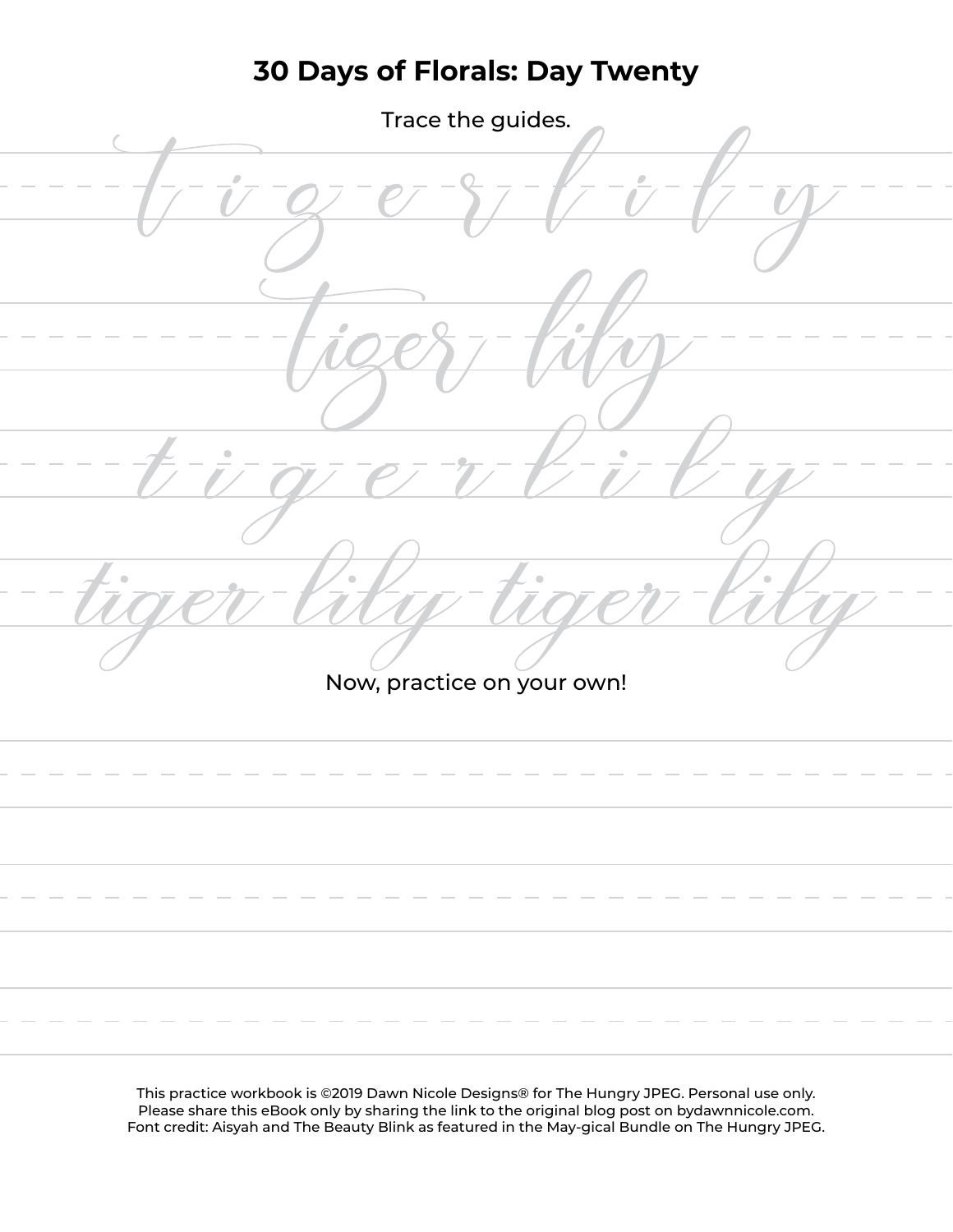#### **30 Days of Florals: Day Twenty-One**

Trace the guides.

 $\frac{1}{\sqrt{2}}$  $\boldsymbol{U}$  $\overline{V}$  $\overline{\boldsymbol{u}}$  $\overline{L}$  $\bar{p}$  $\overline{z}$  $\overline{\phantom{a}}$ M **VIII** Now, practice on your own!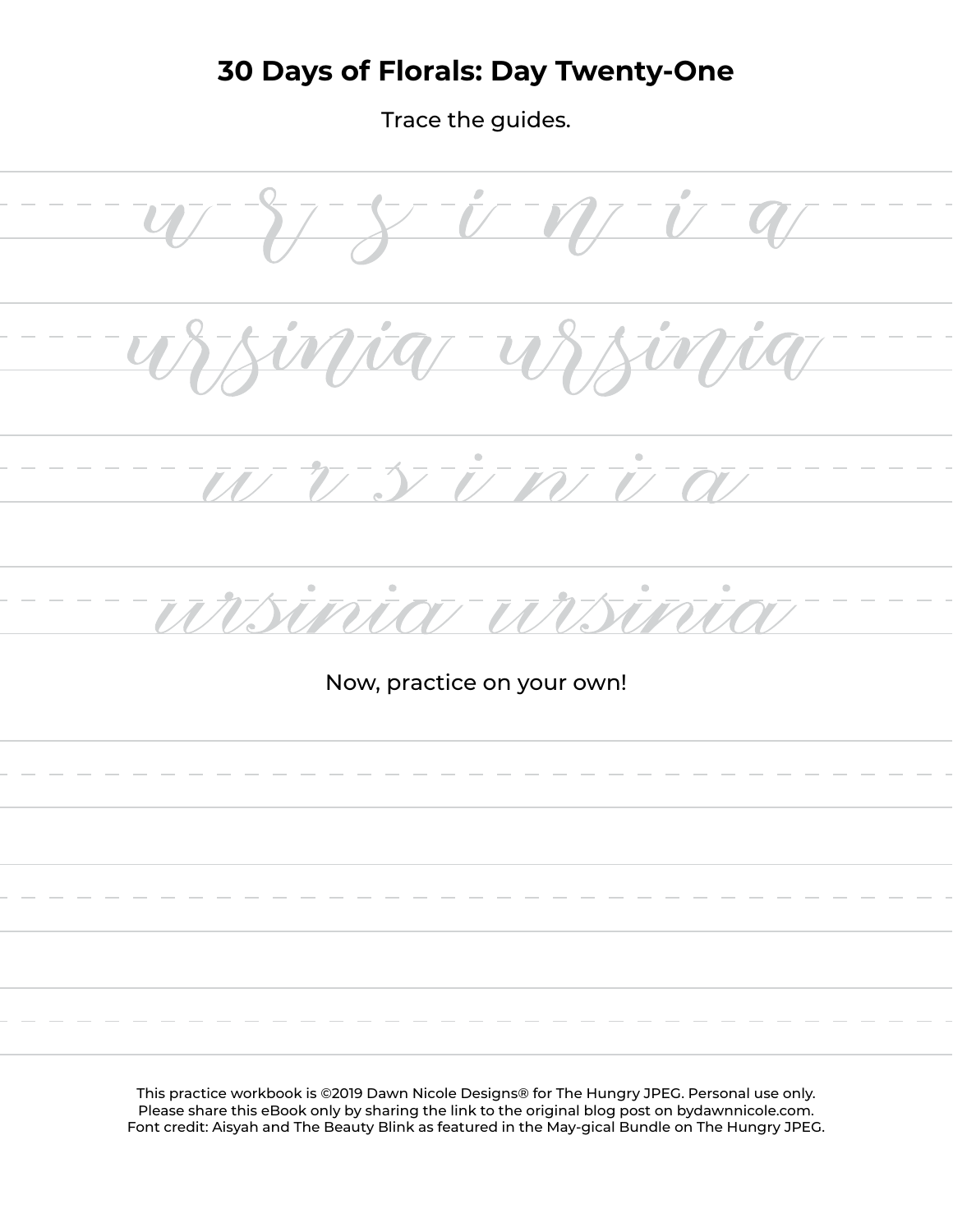## **30 Days of Florals: Day Twenty-Two**

Trace the guides.

Now, practice on your own!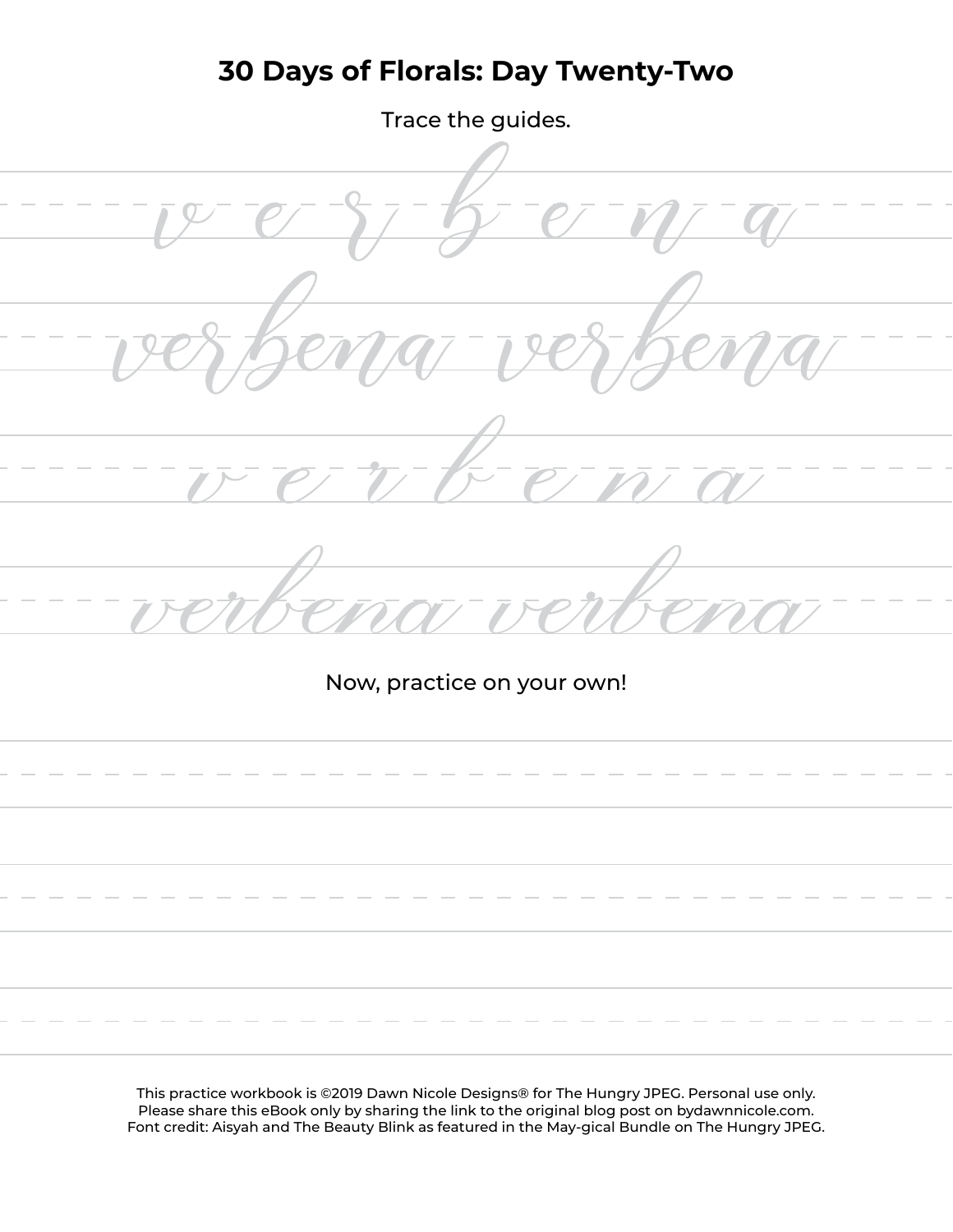#### **30 Days of Florals: Day Twenty-Three**

Trace the guides.

 $\rightarrow$ 

Now, practice on your own!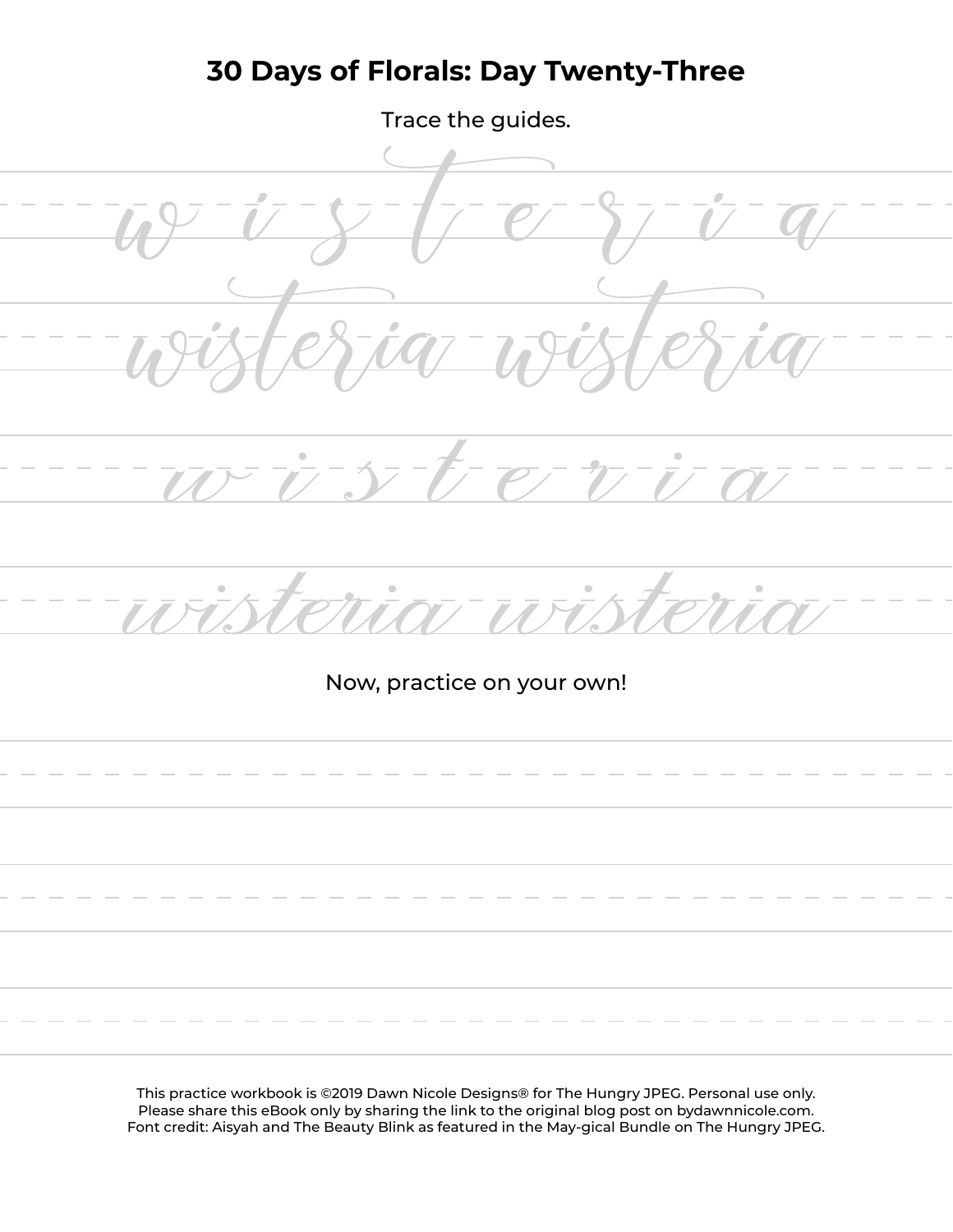#### **30 Days of Florals: Day Twenty-Four**

Trace the guides.

 $\overline{a}$ Now, practice on your own!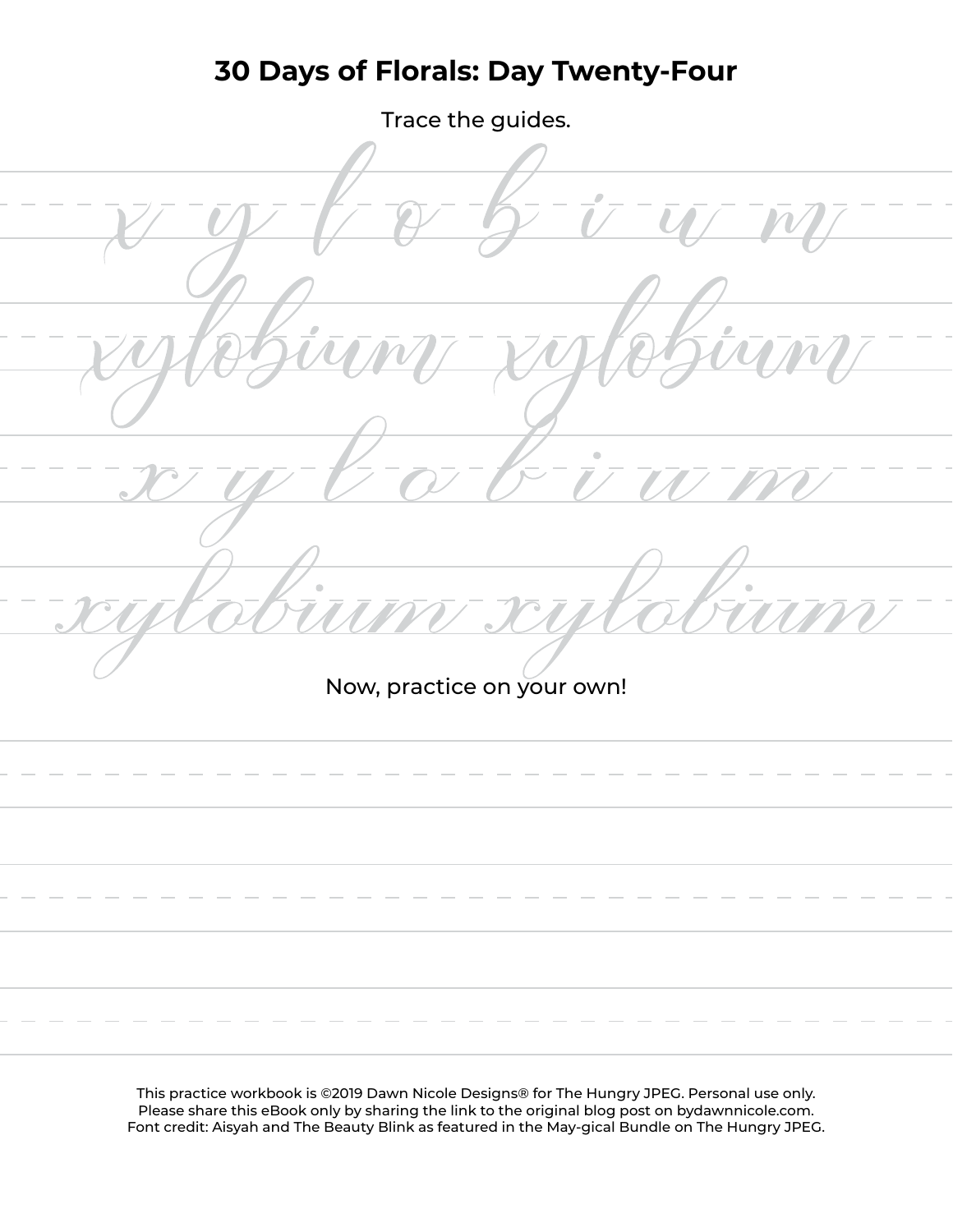#### **30 Days of Florals: Day Twenty-Five**

Trace the guides.

Now, practice on your own!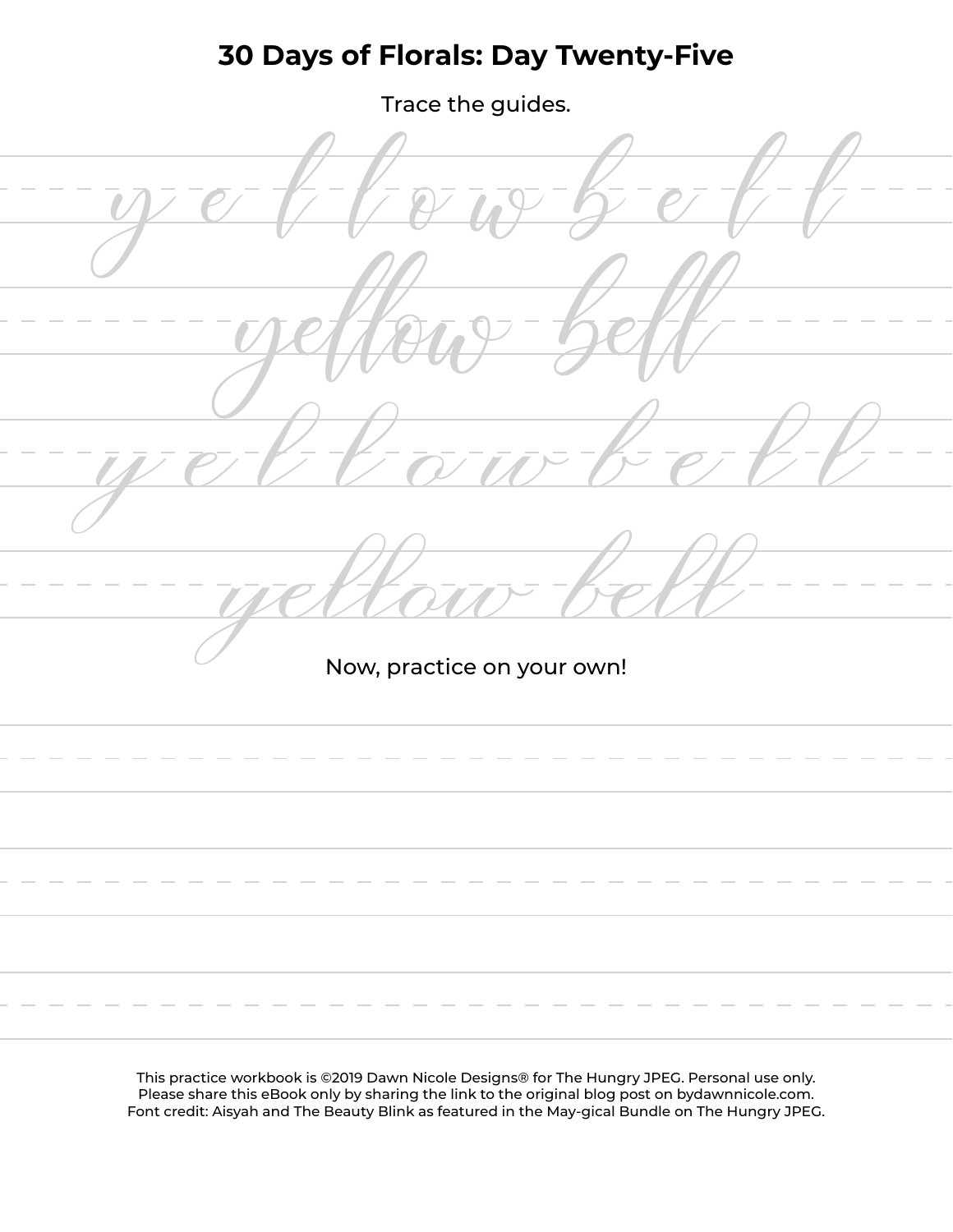#### **30 Days of Florals: Day Twenty-Six**

Trace the guides.

Now, practice on your own!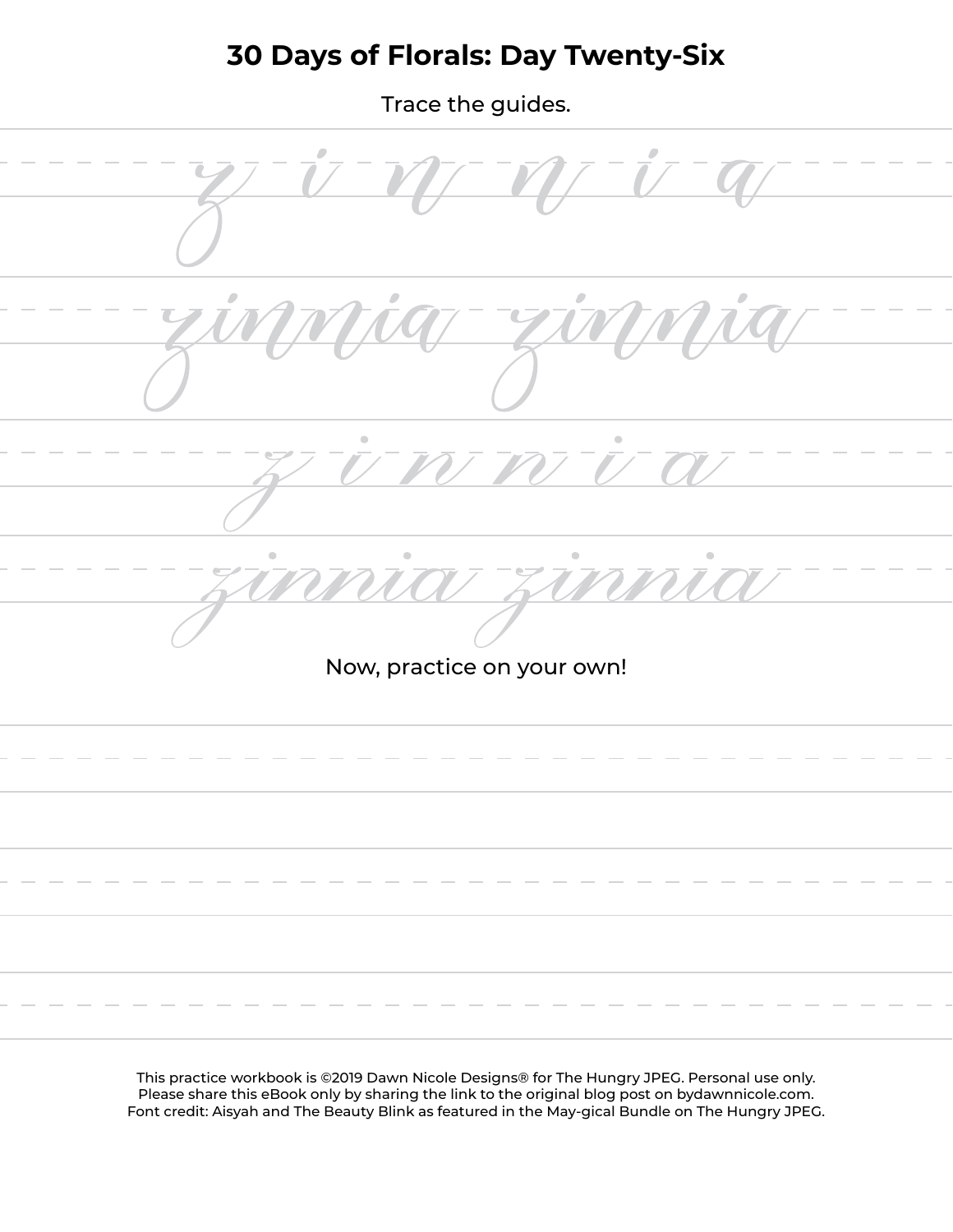#### **30 Days of Florals: Day Twenty-Seven**

Trace the guides.

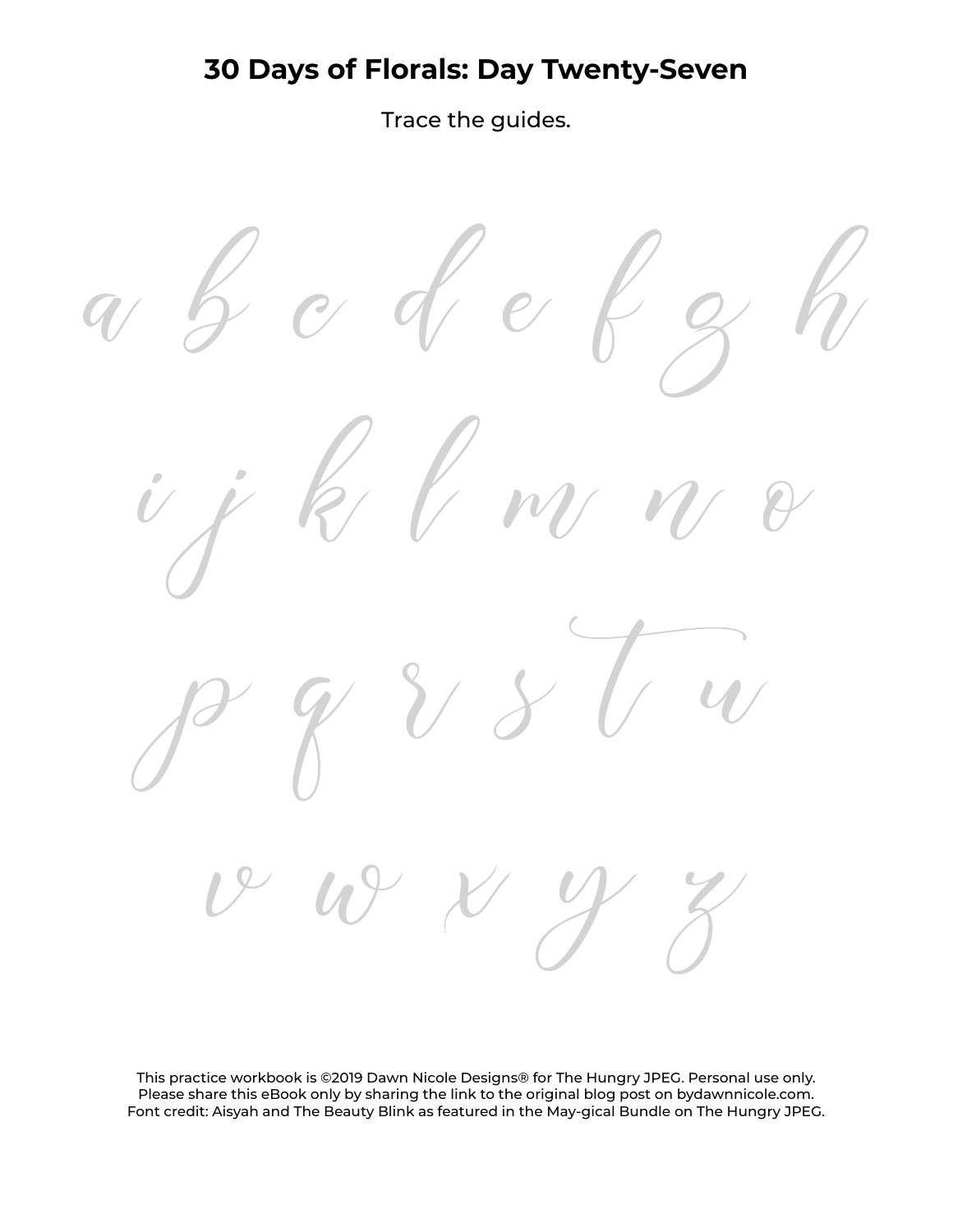#### **30 Days of Florals: Day Twenty-Eight**

Trace the guides.

 $d$  e  $\alpha$  b  $c$ l m n d  $\boldsymbol{\nu}$ stu

 $\mathcal{U}$   $\mathcal{U}$  x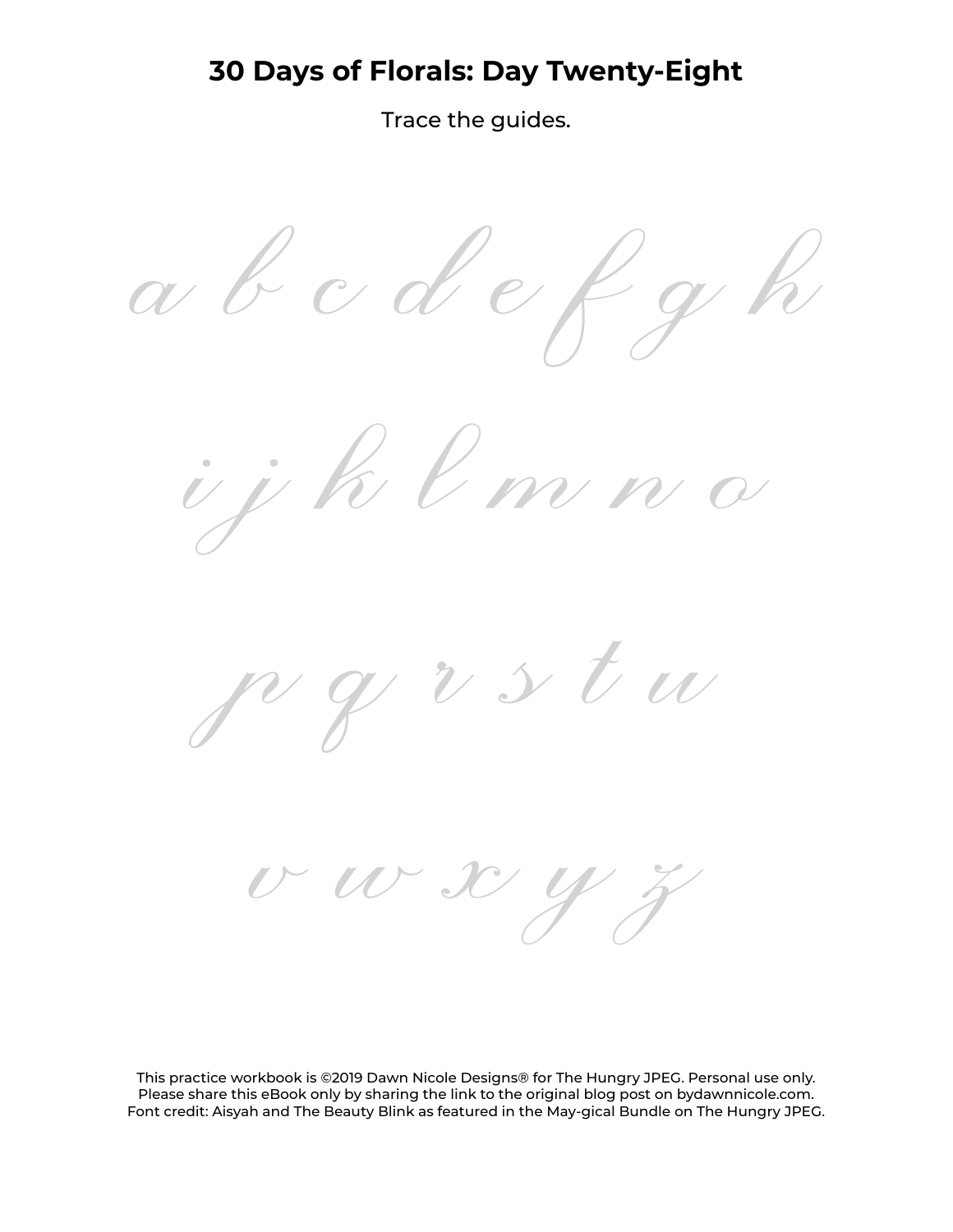# **30 Days of Florals: Day Twenty-Nine**

Trace the guides.